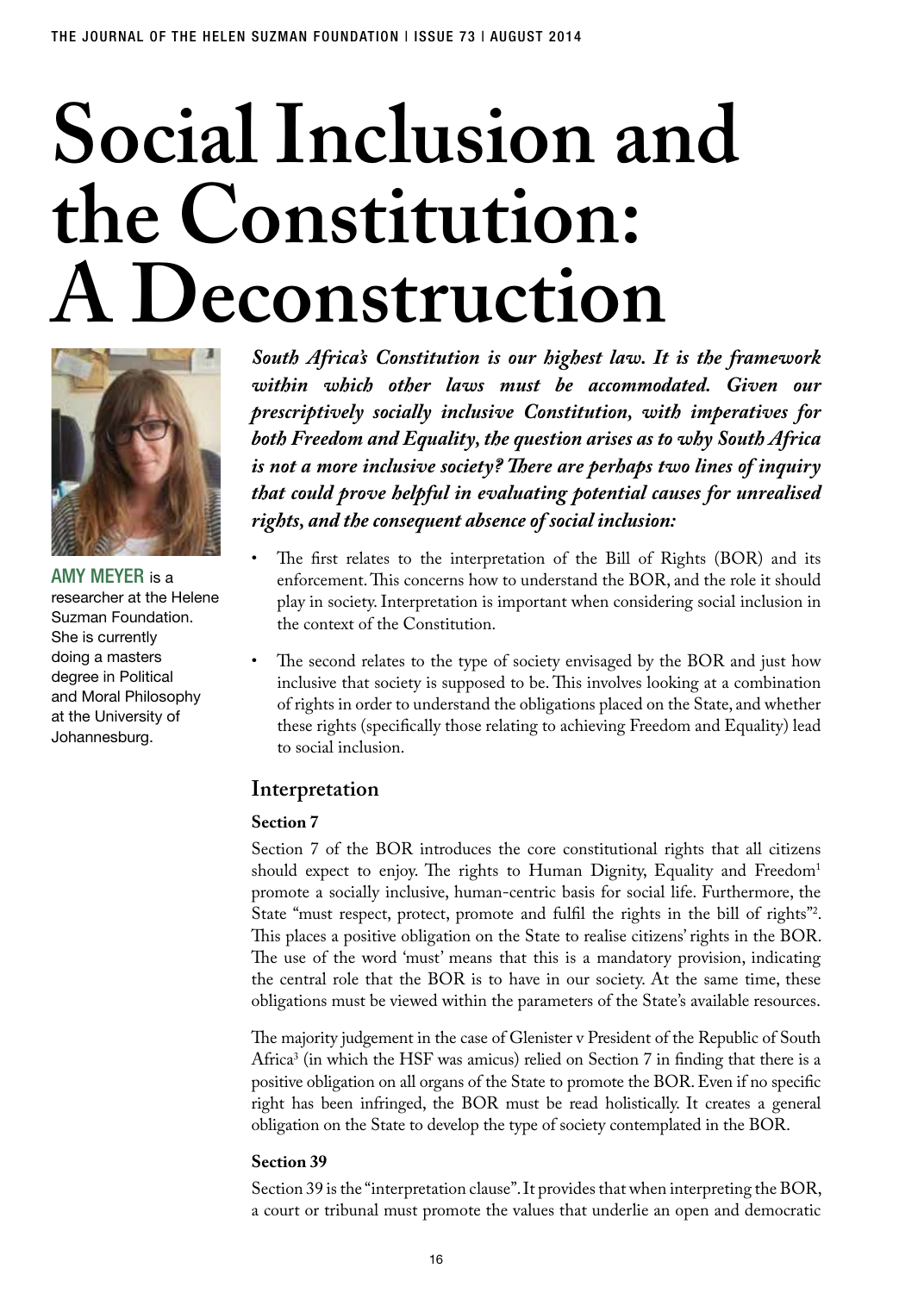society<sup>4</sup>; and "must promote the spirit, purport and objects"<sup>5</sup> of the BOR. Like Section 7, this creates strong positive obligations and is evidence that the BOR must be viewed as part of the type of democratic society that the Constitution envisages.

There are a number of court cases that have used Section 39 to infuse our common law with constitutional values.<sup>8</sup> These cases confirm that the BOR is not a static instrument but something that mediates all relations between the State and citizens.

#### **Section 38**

Section 38 provides that citizens can approach the court where violations of their Constitutional rights are feared'. It allows for people acting in the public interest to enforce the BOR in court – evidence of an intention to ensure a prominent place for the BOR in the lives of all citizens. This is an important change from the common law position which required a "direct and substantial" interest in order to do so.<sup>8</sup>

## **Where Does Interpretation Leave Us?**

The society our BOR envisions is, arguably, one where each citizen knows their rights and responsibilities, is presented with a wide variety of options from which to choose and, has the means and support to go about choosing a life path. The society we expect to see is one where Freedom, Equality and Human Dignity are equitably advanced. This is not the society we face.

A failure to realise rights may, in part, be due to the failure to understand and pragmatically consolidate constitutional prescriptions, and, in part, due to whether it is possible for these rights to be practically advanced in terms of what is stated in the BOR. More specifically, does the way in which the rights are stated allow for their realisation? Furthermore, how the State deals with contradictions that may arise is important. As is an understanding for the different degrees and characteristics within each right itself.

*However, where citizens are unaware of what the law offers them and how it protects them; do not have immediate access to courts and; cannot afford legal representation, it cannot convincingly be said that all citizens are equal before the law.* 

## **The BOR and an Inclusive Society?**

#### **Equality**

Section 9(1)'s focus is on citizens' being equal before the law in terms of equal benefits and protection of the law<sup>9</sup>. However, where citizens are unaware of what the law offers them and how it protects them; do not have immediate access to courts and; cannot afford legal representation, it cannot convincingly be said that all citizens are equal before the law. It is a concern when our constitutional rights do not translate to practical, realised rights and, more so that we are not actively and pragmatically looking for ways to change this.

There are, perhaps, two difficulties with Section 9 as it is stated:

it is not explicit enough. Does it denote the enhancement of rights or more loosely, the creation of a space where there are no laws preventing people from having access to opportunities? Further explanation is required so that the responsibilities of the State, to ensure these rights, are understood in detail.

how would we go about reaching such Equality in a society as unequal as our own? Do we attempt to reduce the polarised socio-economic status of citizens to create a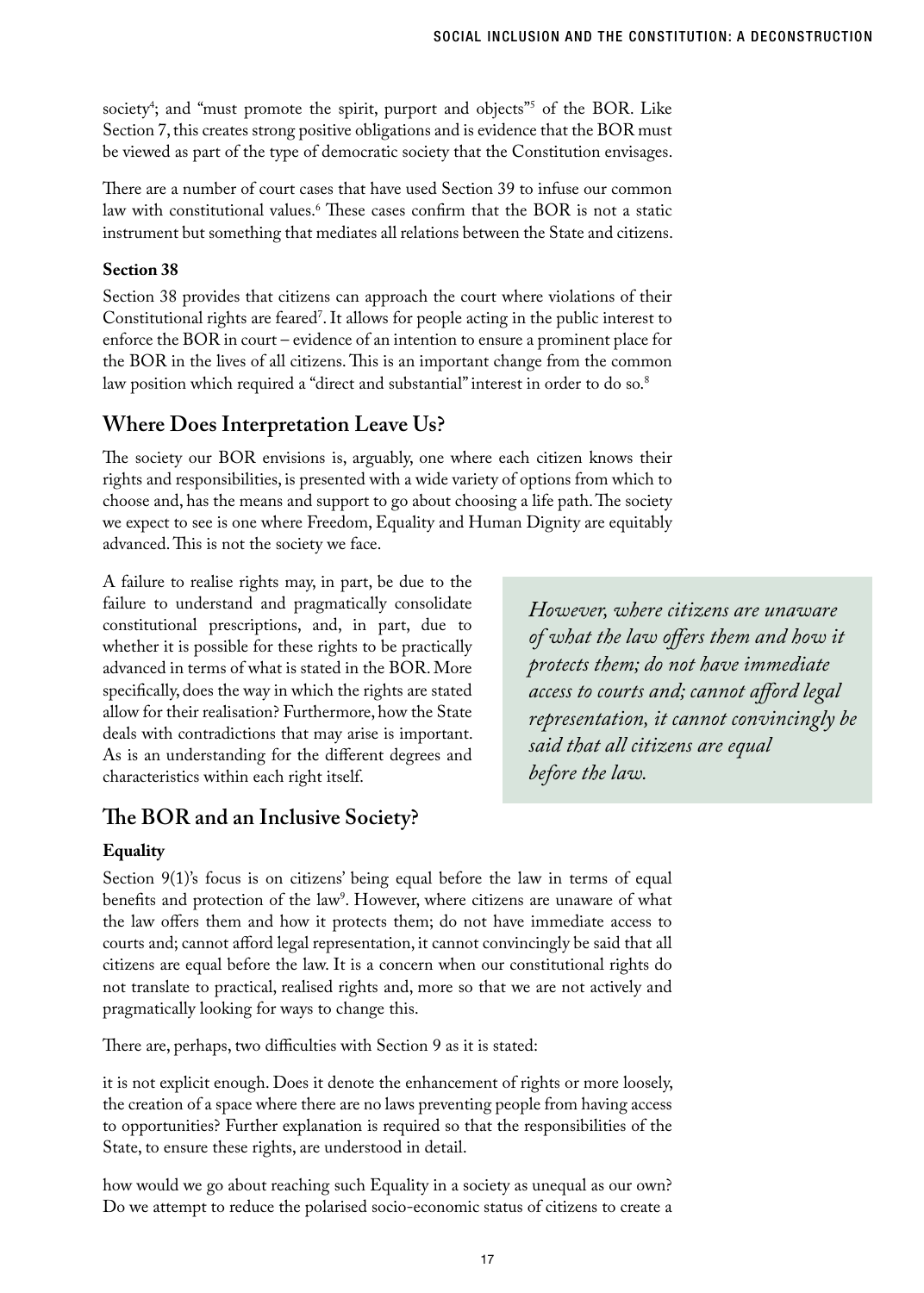more equal society, by taking from those who have in order to give to those who do not? This immediately runs into difficulties concerning the right to Freedom.

*"The South African Constitution is primarily and emphatically an egalitarian Constitution… in the light of our own particular history, and our vision for the future, a Constitution was written with equality at its centre."*

Questions about the nature of Equality and its subsequent constitutional right have been interpreted by our highest courts in light of the abovementioned ambiguity. South African courts have understood section 9 to imply the achievement of substantive equality. There are a number of judgments that indicate a willingness to adopt a contextual approach in the realisation of the right to Equality, with disadvantage being identified as a core principle in the enforcement of section 9.10 The nature and importance of equality was summed up by Kriegler  $J<sup>11</sup>$  when he stated:

'The South African Constitution is primarily and emphatically an egalitarian Constitution… in the light of our own particular history, and our vision for the future, a Constitution was written with equality at its centre."

Despite the endorsement of substantive equality, there are underlying tensions between the values of Freedom, Equality and Dignity in section 9's application. The Constitutional Court has interpreted the right to equality by placing dignity at its centre.12 The leading case in this regard is Harksen v Lane in which the Court clarified that discrimination is unfair when the "potential to impair fundamental human dignity" exists. This formulation defines Equality in terms of its effect on dignity. This approach has been criticized by a number of authors as inconsistent with substantive equality.<sup>13</sup> Importing Dignity into the heart of Equality shifts the emphasis away from a group-based, contextualised understanding of equality where redress of disadvantage is prioritised.

Our courts' interpretations of the right to Equality are indicative of the complex relationship between the values of Equality, Freedom and Dignity. The issue becomes even more complex when one considers not only the interpretation of an individual right but also the relationship between potentially conflicting rights.

## **Freedom**

Section 13 addresses Freedom from "slavery, servitude and forced labour"<sup>14</sup>. This is seemingly simple, disallowing any force when it comes to the means by which people make their living. There are however, views that forced labour includes being underpaid for work, where there are no other or better jobs available<sup>15</sup> – something we see regularly in South Africa. Our unions, no doubt, do what they can to protect this right, but are often only marginally or not at all successful. Thus, this freedom, as seen by some, does not translate into the lived experience of those who are left with little or no choice. It is therefore necessary to explicitly state whether the constitution intended this right to denote only the lack of force, or the presence of viable choices.

Section 16 stipulates freedom of "artistic creativity"<sup>16</sup> and "academic freedom and freedom of scientific research"<sup>17</sup>. We are to understand that every person has the right to their own ideas and the Freedom to translate these ideas into whatever form they may take provided this does not infringe upon the freedoms of others.

Such Freedom would allow people to protect their ideas, get paid for them, and even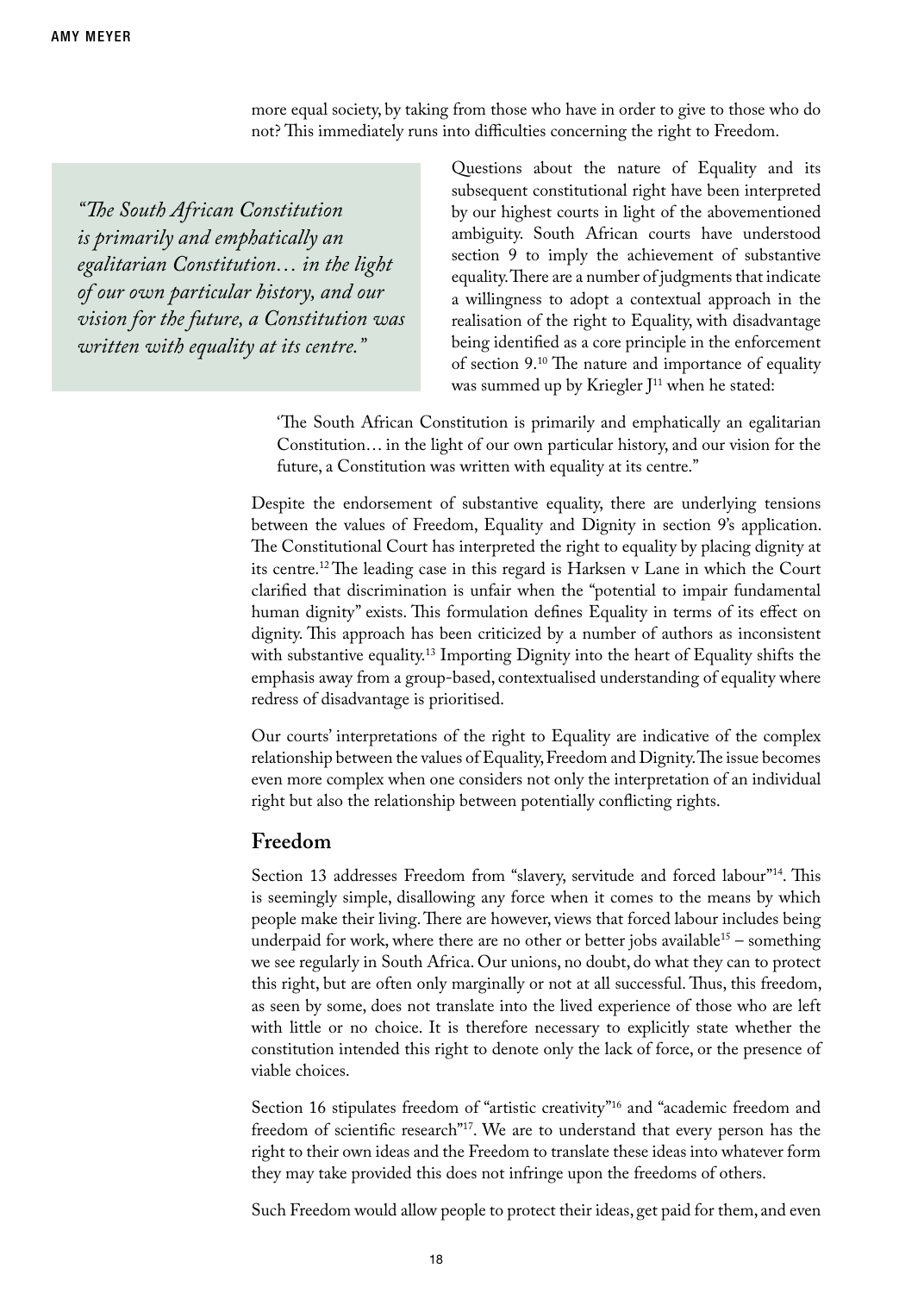keep them to themselves, should they wish. This permits developers/manufacturers of cures for diseases, water purifiers or alternative electricity sources, to restrict the reach and use of their products, potentially restricting access to healthcare, warmth and drinkable water. Those who can afford such products are free to buy them, and those who invented them, are free to profit. However, other members of society are excluded from them, and what is worse is that it is likely the excluded members who need them most. This generates further socio-economic distinctions between members of society and can be seen to contravene rights to equality.

Again, we are confronted by the incompatibility between Freedom and Equality and confusion as to how we find a practical synergy between the two. This antinomy/ irreconcilable sociable dilemma needs to be explicitly addressed in our Constitution, in order for both Freedom and Equality to be practically realised in an acceptable manner.

The limits and reach of Section 19 (political rights) are, too, problematic. The stipulations that anyone can vote, form a political party, or hold office may protect people against being intentionally excluded, but is not explicit enough to enhance the realisation of the full extent of political rights. In order to realise the full extent of political rights people require: information on political parties, an understanding of their rights and how their government is responsible for and

*It is both gross inequality and lack of freedom to make life choices that exclude people from their rights and from meaningfully participating in society.* 

accountable to them and, an understanding of the election process. Simply, citizens must be equipped to make informed decisions.

In South Africa, with such socio-economic extremes, many citizens are not politically empowered or aware,<sup>18</sup> and are thus marginalised from real involvement in the decisions that affect them. This right, as it stands, is therefore, only protecting people from being excluded from voting. It does not necessarily create the space for citizens to realise this right.

Having the right to something is only relevant when we are in a position to realise that right. Since it is the State's responsibility to aid citizens in realising their rights, perhaps more clarity is required as to how they may go about it. Before this can occur, clarity on denotation in terms of the wording and intended references of the rights in our Constitution, needs to be addressed. Without such clarity, we may be unable to move forward from our current position, where prescribed Freedom and Equality are, at times, at odds, making it difficult to achieve either. It is both gross inequality and lack of freedom to make life choices that exclude people from their rights and from meaningfully participating in society. The two make our Constitution something that is theoretical – until we find a way to configure the social antinomies and practically realise the values of our Constitution.

Section 22's "freedom of trade, occupation and profession"19 expresses citizens' rights to choose, but does not account for lack of actual choices. To reiterate an above point – being unchained, does not guarantee freedom. Many South Africans may not be lawfully prevented from choosing a trade or vocation, but the options from which they have to choose, are often limited. Only a small minority are in positions where they can choose their futures – normally the middle/upper income citizens. Thus, to say that all citizens are free, where it is only some who are free, is practically untrue, unless what was meant by Freedom was merely the absence of lawful prevention. It is